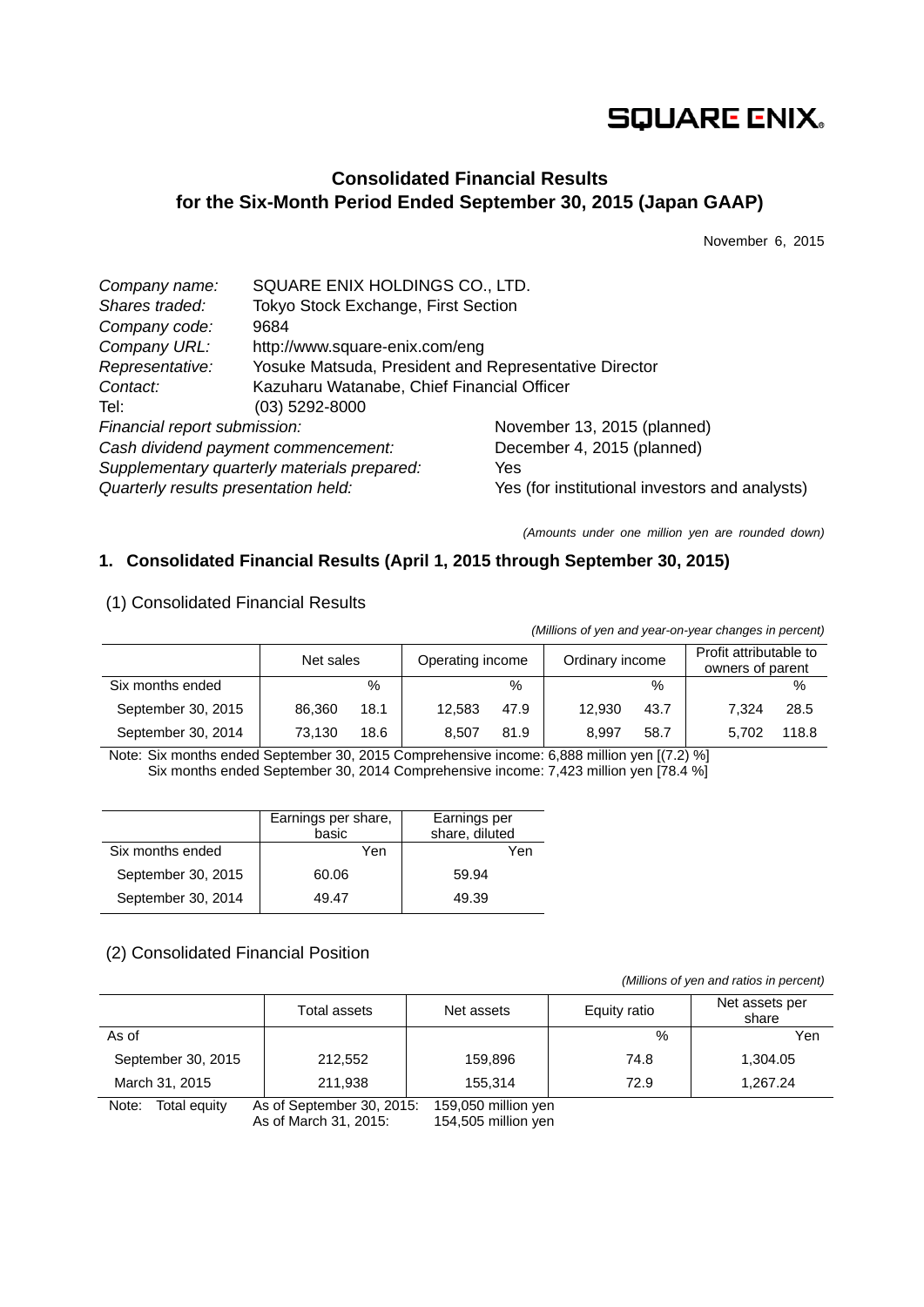## **2. Dividends**

|                                                      | Dividends per share |                         |     |                       |                |  |  |  |
|------------------------------------------------------|---------------------|-------------------------|-----|-----------------------|----------------|--|--|--|
|                                                      | 1Q                  | 2Q<br>3Q<br>Total<br>4Q |     |                       |                |  |  |  |
|                                                      | Yen                 | Yen                     | Yen | Yen                   | Yen            |  |  |  |
| Fiscal year ended<br>March 31, 2015                  |                     | 10.00                   |     | 20.00                 | 30.00          |  |  |  |
| Fiscal year ending<br>March 31, 2016                 |                     | 10.00                   |     |                       |                |  |  |  |
| Fiscal year ending<br>March 31, 2016<br>(projection) |                     |                         |     | 20.00<br>$\sim$ 35.00 | 30.00<br>~1.00 |  |  |  |

Note: No change in dividend projection from previous announcement.

## **3. Consolidated Forecasts (April 1, 2015 through March 31, 2016)**

| (Millions of yen, year-on-year changes in percent and per share data) |                     |                 |                     |                |                    |                |                                               |                 |                       |
|-----------------------------------------------------------------------|---------------------|-----------------|---------------------|----------------|--------------------|----------------|-----------------------------------------------|-----------------|-----------------------|
|                                                                       | <b>Net</b><br>sales |                 | Operating<br>Income |                | Ordinary<br>income |                | Profit<br>attributable to<br>owners of parent |                 | Earnings<br>per share |
| Fiscal year                                                           |                     | %               |                     | %              |                    | $\%$           |                                               | $\%$            | Yen                   |
| ending<br>March 31,<br>2016                                           | 200,000<br>~220.000 | 19.1<br>$-31.0$ | 17,000<br>$-25.000$ | 3.5<br>$-52.2$ | 17.000<br>~25.000  | 0.1<br>$-47.2$ | 11.000<br>~18.000                             | 11.9<br>$-83.1$ | 90.21<br>~147.62      |

Note: No change in consolidated forecasts from previous announcement.

#### **4. Other**

(1) Significant changes among major subsidiaries during the period : No

- (2) Adoption of special accounting treatment for quarterly consolidated financial statements: No
- (3) Changes in accounting policies, changes in accounting estimates and retrospective restatements

1. Changes associated with revision in accounting standards: Yes

- 2. Other changes: No
- 3. Changes in accounting estimates: No
- 4. Restatements: No
- (4) Outstanding shares (common stock)
	- 1. Number of shares issued and outstanding (including treasury stock):

| As of September 30, 2015                                    | 122,278,896 |
|-------------------------------------------------------------|-------------|
| As of March 31, 2015                                        | 122,232,896 |
| 2. Number of treasury stock:                                |             |
| As of September 30, 2015                                    | 312,218     |
| As of March 31, 2015                                        | 309,664     |
| 3. Average number of shares during the period (cumulative): |             |
| Six-month period ended September 30, 2015 121,948,885       |             |
|                                                             |             |

Six-month period ended September 30, 2014 115,271,882

Disclaimer: (1) This document is a translation of the Japanese language "Kessan Tanshin" prepared in accordance with the guidelines of the Tokyo Stock Exchange. The Japanese language document shall prevail in the event any differences or discrepancies exist between this English translation and the original. (2) At the time of disclosure of this report, review procedures for quarterly financial statements pursuant to the Financial Instruments and Exchange Law had not been completed. (3) The forward-looking statements in this document are based upon the information currently available and necessarily include elements that are not entirely predictable. The achievement is not promised. Actual results may differ from the forward-looking statements in this document. (4) For additional information about forecasts, please refer to "1.Consolidated Results for the Six-Month Period Ended September 30, 2015 (3) Qualitative information on consolidated business forecasts" section on page 3 of Supplemental Information.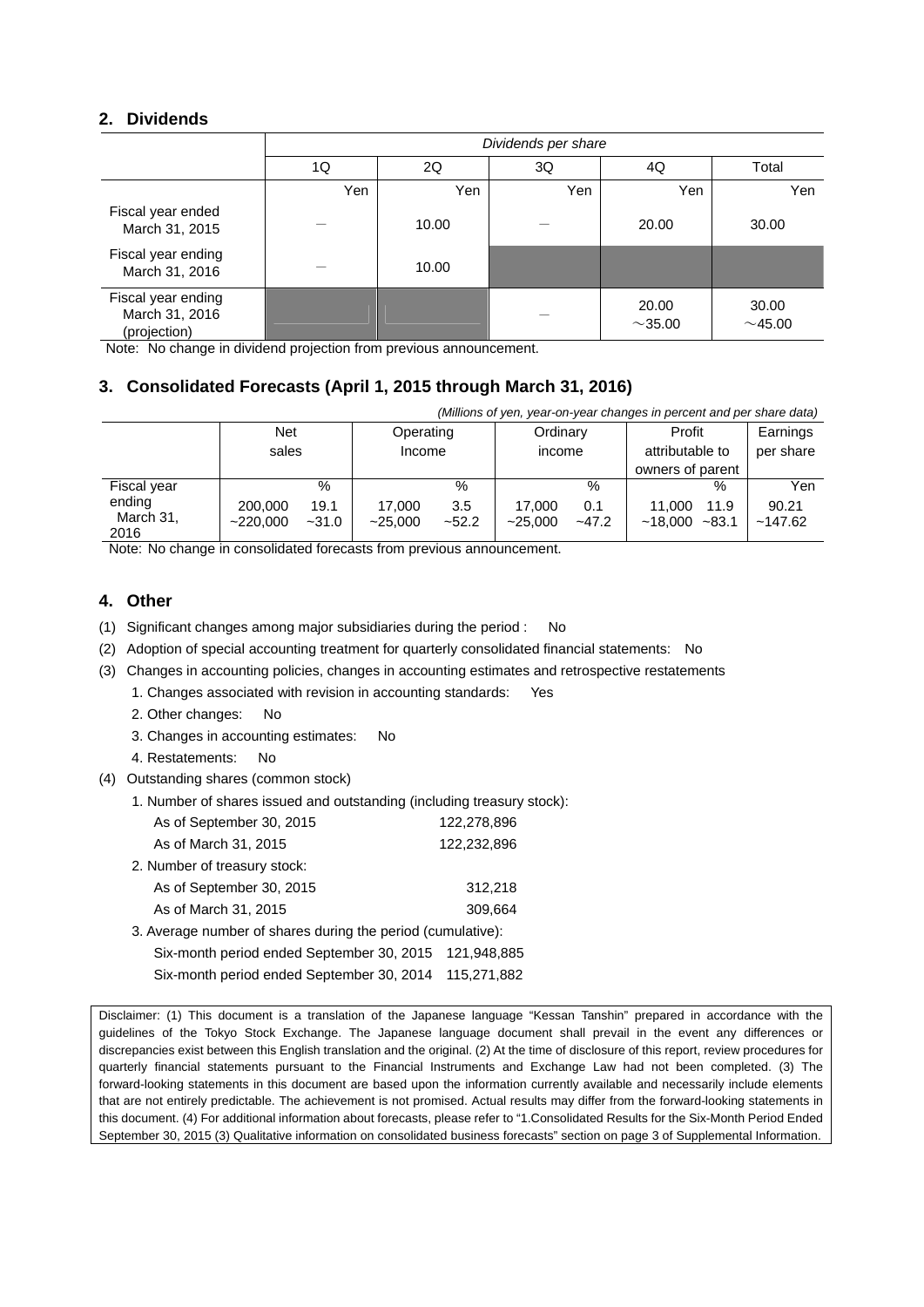## **Supplemental Information – Index**

|                                                                                        | Page |
|----------------------------------------------------------------------------------------|------|
| 1. Consolidated Results for the Six-Month Period Ended September 30, 2015              | 1    |
| (1) Analysis of consolidated business results                                          | 1    |
| (2) Analysis of consolidated financial position                                        | 2    |
| (3) Qualitative information on consolidated business forecasts                         | 3    |
| 2. Other Information in Summary                                                        | 3    |
| (1) Changes in accounting principles, changes in accounting estimates and              |      |
| retrospective restatements                                                             | 3    |
| 3. Consolidated Financial Statements for the Six-Month Period Ended September 30, 2015 | 4    |
| (1) Consolidated Balance Sheets                                                        | 4    |
| (2) Consolidated Income Statement and Consolidated Statement of Comprehensive Income   | 6    |
| <b>Consolidated Income Statement</b>                                                   | 6    |
| Consolidated Statement of Comprehensive Income                                         | 7    |
| (3) Note regarding going concern assumptions                                           | 8    |
| (4) Material changes in shareholders' equity                                           | 8    |
| (5) Segment information                                                                | 8    |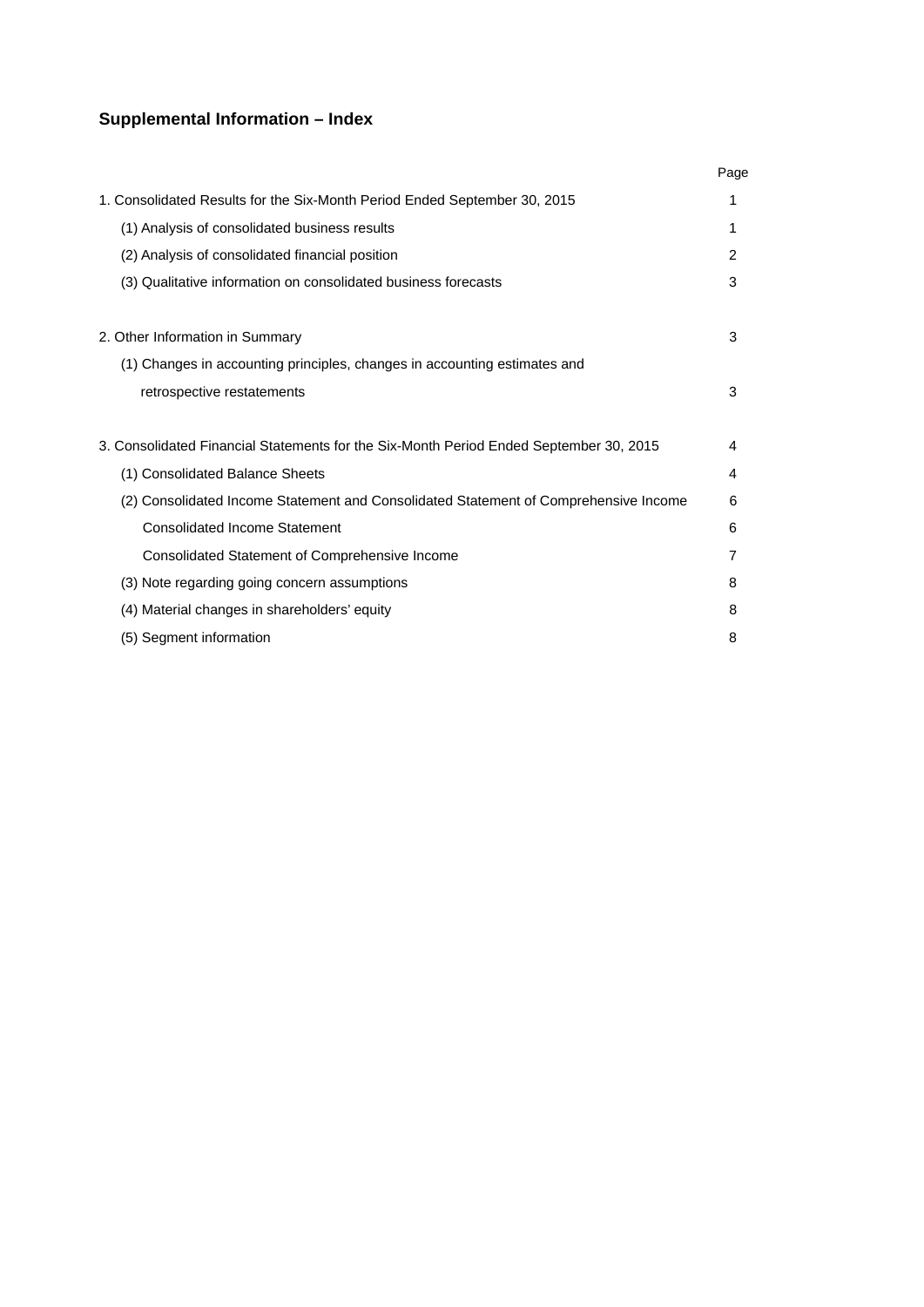## **1. Consolidated Results for the Six-Month Period Ended September 30, 2015**

#### (1) Analysis of consolidated business results

The Square Enix group (the "Group") is continuing determined efforts to strengthen the competitiveness and profitability of its business segments of Digital Entertainment, Amusement, Publication and Merchandising. Net sales for the six-month period ended September 30, 2015 totaled ¥86,360 million (an increase of 18.1% from the same period of the prior fiscal year), operating income amounted to ¥12,583 million (an increase of 47.9% from the same period of the prior fiscal year), ordinary income amounted to ¥12,930 million (an increase of 43.7% from the same period of the prior fiscal year).

Loss on valuation of share of subsidiaries and associates (¥1,130 million) was booked as an extraordinary loss.

These factors resulted in profit attributable to owners of parent amounted to ¥7,324 million (an increase of 28.5% from the same period of the prior fiscal year).

A discussion of results by segment for the six-month period ended September 30, 2015 follows.

#### Digital Entertainment

The Digital Entertainment segment consists of planning, development, distribution, and operation of digital entertainment content primarily in the form of game. Digital entertainment content is offered to meet customer lifestyles across a variety of usage environments such as consumer game consoles (including handheld game machines), personal computers and smart devices.

During the six-month period ended September 30, 2015, in the area of content for platforms such as smart devices and PC browser, "*SENGOKU IXA*," a PC browser game, and games for smartphones such as "*DRAGON QUEST MONSTERS SUPER LIGHT*," "*SCHOOLGIRL STRIKERS*," "*FINAL FANTASY RECORD KEEPER*," and "*Kai-ri-Sei Million Arthur*" have continued to ride high on its already solid growth, and "*MOBIUS FINAL FANTASY*" made an encouraging start.

Expansion disc sales and operations of massively multiplayer online role playing games; "*FINAL FANTASY XIV*" and "*DRAGON QUEST X*" have been making favorable performances.

Repeat sales of titles for game consoles decreased from the same period of the prior fiscal year.

Net sales and operating income in the Digital Entertainment segment totaled ¥60,177million (an increase of 37.5% from the same period of the prior fiscal year) and ¥12,917million (an increase of 62.9% from the same period of the prior fiscal year), respectively.

#### Amusement

The Amusement segment consists of the operation of amusement facilities and planning, development, and distribution of arcade game machines and related products for amusement facilities.

During the six-month period ended September 30, 2015, while sales of amusement machines were sluggish and net sales of this segment decreased, efforts towards efficient store management have been continuing.

Net sales and operating income in the Amusement segment totaled ¥19,005million (a decrease of 10.8% from the same period of the prior fiscal year) and ¥2,179million (a decrease of 7.8% from the same period of the prior fiscal year), respectively.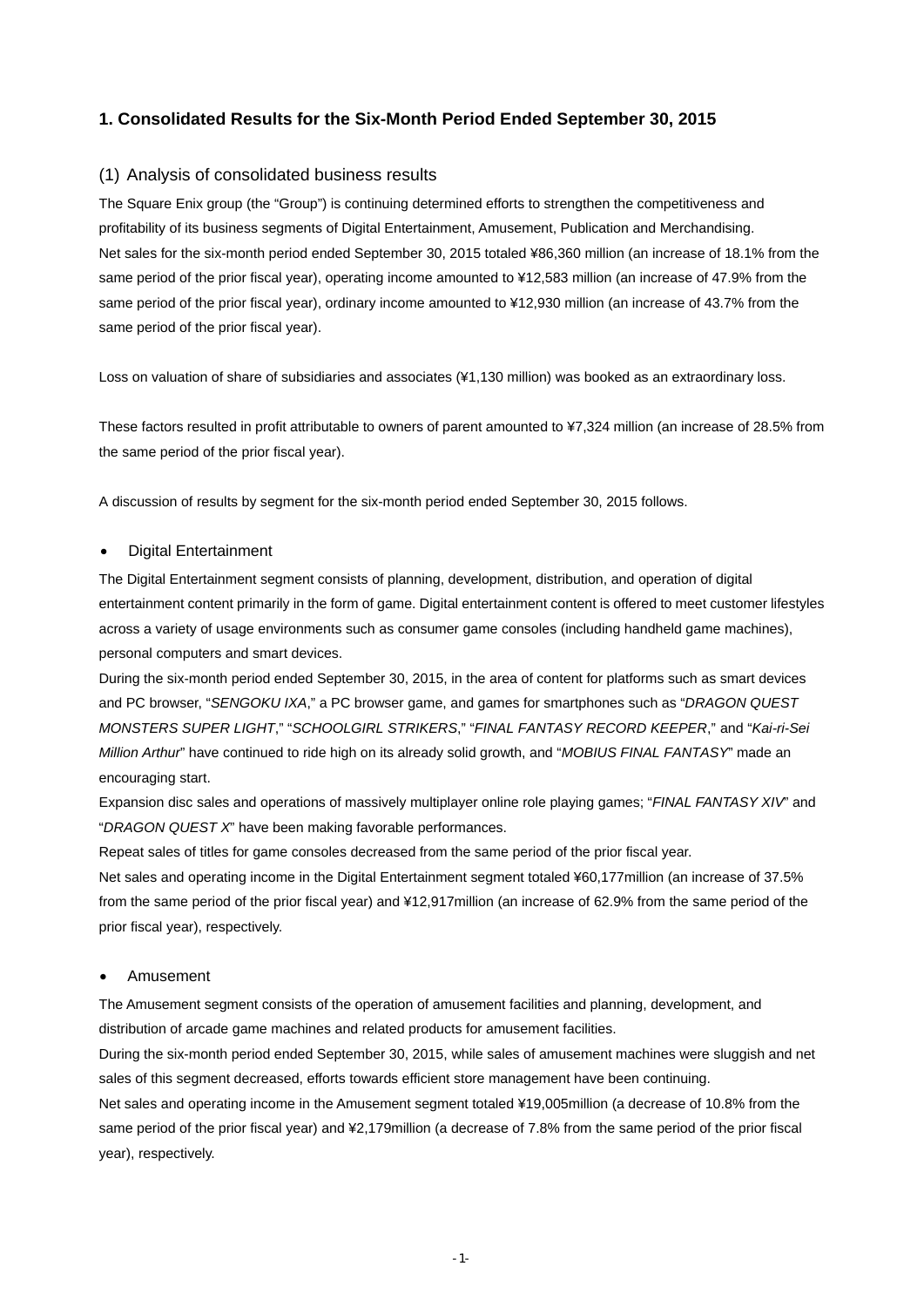#### • Publication

The Publication segment consists of planning and publication of comic books, game strategy books, and comic magazines.

During the six-month period ended September 30, 2015, sales of comic books were sluggish compared with the same period of the prior fiscal year.

Net sales and operating income in the Publication segment totaled ¥4,999million (a decrease of 19.6% from the same period of the prior fiscal year) and ¥1,059million (a decrease of 40.8% from the same period of the prior fiscal year), respectively.

#### Merchandising

The Merchandising segment consists of planning, production, distribution, and licensing of derivative products of IPs owned by the Group.

During the six-month period ended September 30, 2015, sales of character goods derived from the Group's own IPs increased, primarily thanks to the release of the first expansion disc for "*FINAL FANTASY XIV.*" The Group continued to distribute and license items such as character goods and soundtracks based on the IPs while also strengthening its character goods lineup with additional products from third party IPs and overseas expansions.

Net sales and operating income in the Merchandising segment totaled ¥2,578million (an increase of 32.9% from the same period of the prior fiscal year) and ¥886million (an increase of 45.1% from the same period of the prior fiscal year), respectively.

#### (2) Analysis of consolidated financial position

#### Assets

As of September 30, 2015, total current assets were ¥172,139 million, an increase of ¥1,323 million compared to March 31, 2015. This was mainly due to increases in the content production account of ¥11,775 and cash and deposits of ¥6,780 million, while notes and accounts receivable decreased by ¥4,291 million. As of September 30, 2015, total non-current assets were ¥40,413 million, a decrease of ¥709 million compared to March 31, 2015. As a result, total assets were ¥212,552 million, an increase of ¥614 million compared to March 31, 2015.

Liabilities

As of September 30, 2015, total current liabilities were ¥45,896 million, a decrease of ¥ 4,034 million compared to March 31, 2015. This was mainly due to decreases in notes and accounts payable ¥1,523 million, provision for sales return of ¥965 million, and the other on current liabilities of ¥1,826 million. As of September 30, 2015, total non-current liabilities were ¥6,758 million, an increase of ¥66 million compared to March 31, 2015.

As a result, total liabilities were ¥52,655 million, a decrease of ¥3,967 million compared to March 31, 2015.

Net assets

As of September 30, 2015, net assets were ¥159,896 million, an increase of ¥4,581 million compared to March 31, 2015. This was mainly due to profit attributable to owners of parent of ¥7,324 million and dividend payments of ¥2,438 million.

As a result, the consolidated equity ratio stood at 74.8% (72.9% as of March 31, 2015).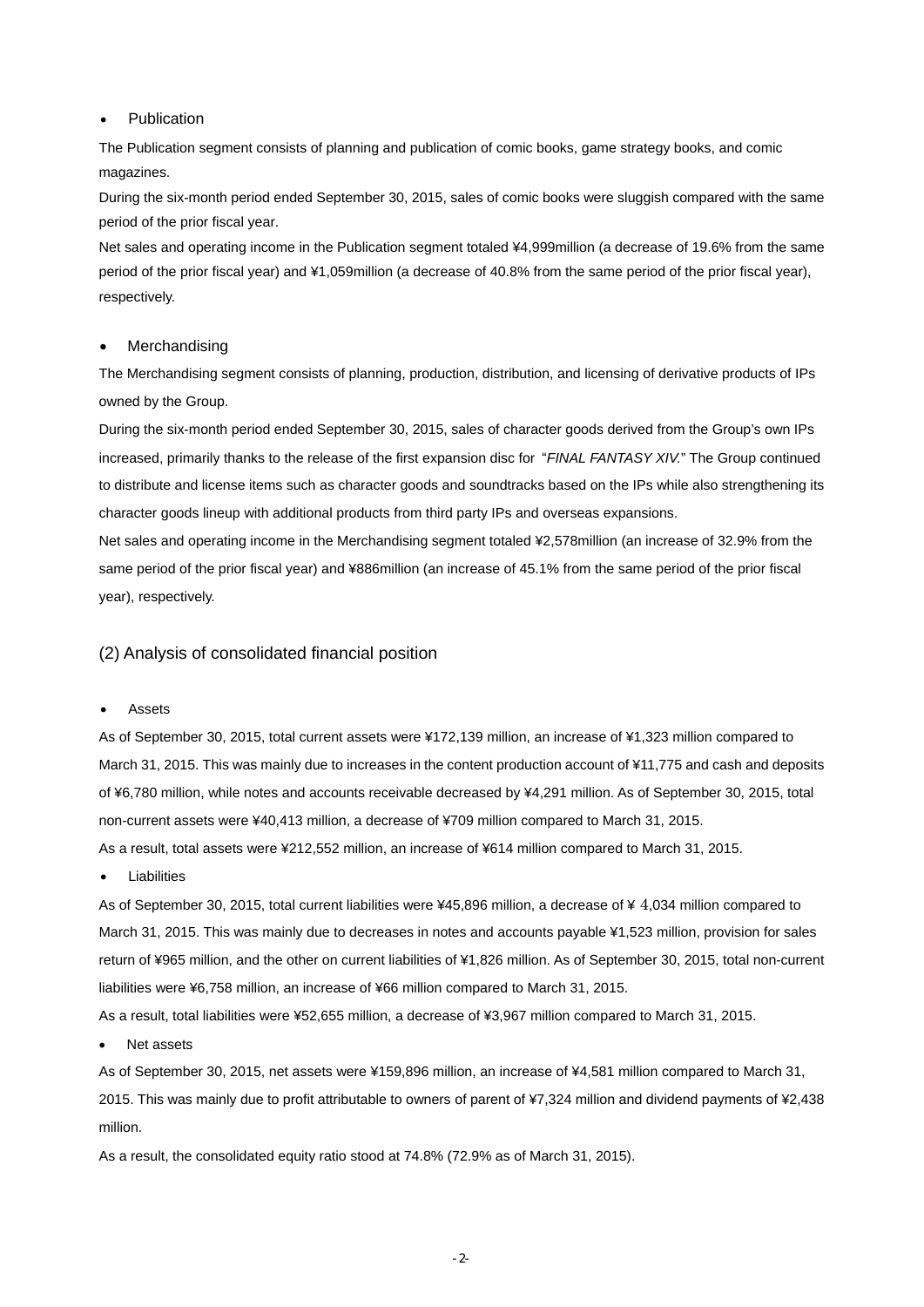#### (3) Qualitative information on consolidated business forecasts

The business environment surrounding the Group is in the midst of major changes, where smart devices such as smartphones and tablet PCs are spreading rapidly, while the console game markets in North America and Europe are increasingly getting competitive and oligopolistic. In light of such environmental changes, the Group is focusing all efforts on establishment of a solid revenue foundation through introduction of flexible content development conforming to the ever-changing environment as well as diversification of profit opportunities.

Given the environmental changes described above, it is expected that the consolidated forecasts for financial results will fluctuate ever-larger. The Group, therefore, has made consolidated forecasts in a range of forecasted figures in lieu of specific figures.

#### **2. Other Information in Summary**

(1) Changes in accounting principles, changes in accounting estimates and retrospective restatements

#### (Change in accounting policy)

Effective from the three-month period ended June 30, 2015, the Company has adopted the "Accounting Standard for Business Combinations" (ASBJ Statement No. 21 of September 13, 2013; the "Business Combinations Accounting Standard") , the "Accounting Standard for Consolidated Financial Statements" (ASBJ Statement No.22 of September 13, 2013; the "Consolidation Accounting Standard") and the "Accounting Standard for Business Divestitures" (ASBJ Statement No.7, September 13, 2013; the "Business Divestitures Accounting Standard") and other standards. Therefore, the Group has started to post, as capital surplus, the difference arising from changes of the Company's equity interest in subsidiaries under its control on a continuous basis, and to book acquisition-related costs as expenses for the fiscal year in which they occurred. For business combinations implemented on or after April 1, 2015, the Company has started to reflect the adjustments to the allocated amount of acquisition cost as a result of the finalization of provisional accounting treatment in the consolidated financial statements of the cumulative quarter in which the business combination took place. In addition, the Company has changed the presentation method of net income and the presentation from "minority interests" to "non-controlling interests." To reflect the changes in the presentation of the consolidated financial statements, the Company has reclassified the consolidated financial statements for the six-month period ended September 30, 2014 and for the fiscal year ended March 31, 2015. In accordance with the traditional accounting treatments as stated in Article 58-2 (4) of the Business Combination Accounting Standard, Article 44-5 (4) of the Consolidation Accounting Standard and Article 57-4 (4) of the Business Divestitures Accounting Standard, the Company has applied the Business Combinations Accounting Standard and other standards from the beginning of the three-month period ended June 30, 2015.

As a result, there is no impact to the consolidated financial statements for the six-month period ended September 30, 2015.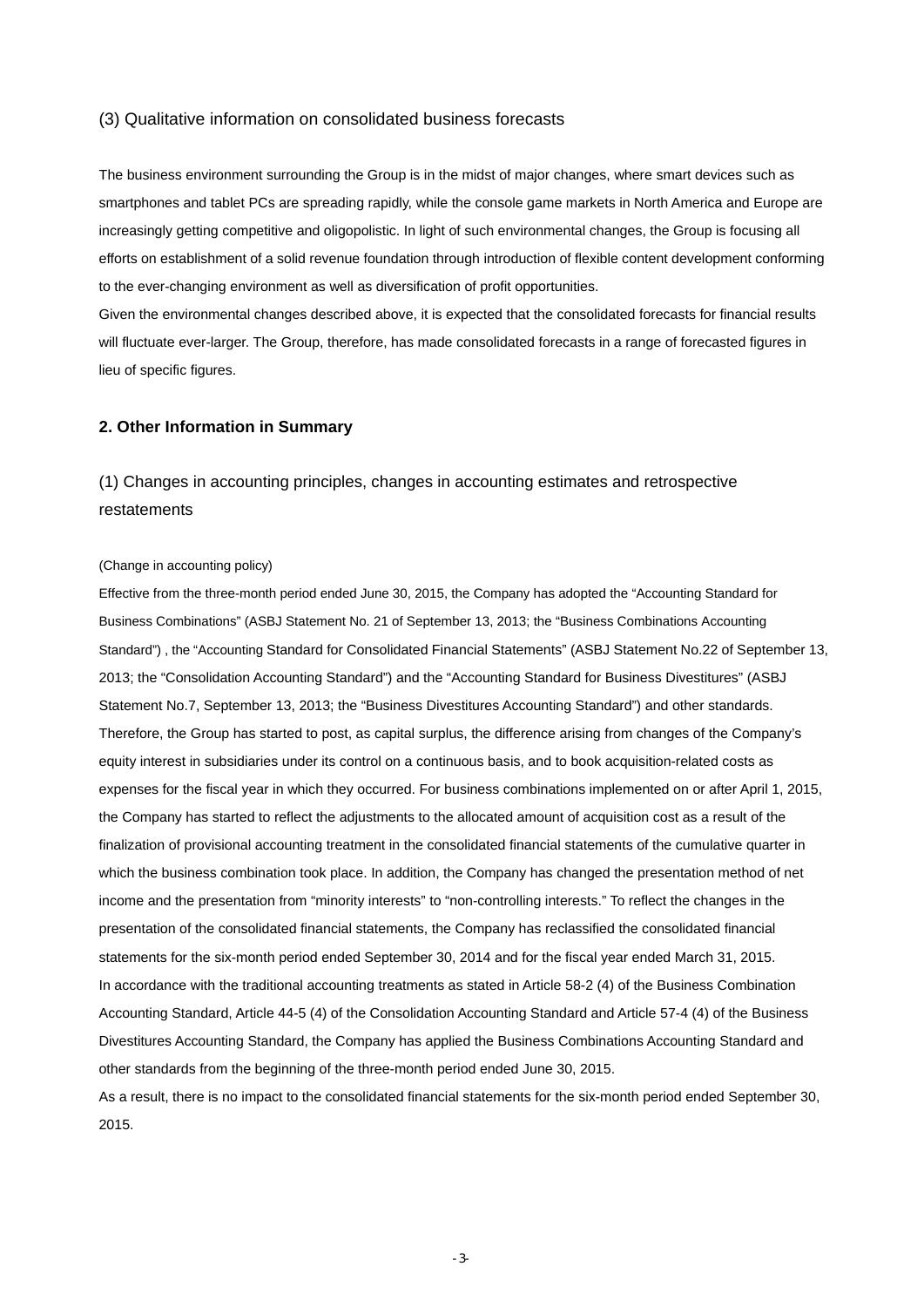## **3. Consolidated Financial Statements for the Six-Month Period Ended September 30, 2015**

(1) Consolidated Balance Sheets

|                                     |                      | <u>(Millions of yen)</u> |
|-------------------------------------|----------------------|--------------------------|
|                                     | As of March 31, 2015 | As of September 30, 2015 |
| Assets                              |                      |                          |
| Current assets                      |                      |                          |
| Cash and deposits                   | 103,631              | 96,850                   |
| Notes and accounts receivable-trade | 20,973               | 16,681                   |
| Merchandise and finished goods      | 1,881                | 2,114                    |
| Work in progress                    | 4                    | 441                      |
| Raw materials and supplies          | 314                  | 305                      |
| Content production account          | 35,113               | 46,888                   |
| Other                               | 9,019                | 8,961                    |
| Allowance for doubtful accounts     | (122)                | (105)                    |
| Total current assets                | 170,815              | 172,139                  |
| Non-current assets                  |                      |                          |
| Property, plant and equipment       | 13,620               | 13,571                   |
| Intangible assets                   | 10,192               | 9,738                    |
| Investments and other assets        | 17,309               | 17,102                   |
| Total non-current assets            | 41,122               | 40,413                   |
| Total assets                        | 211,938              | 212,552                  |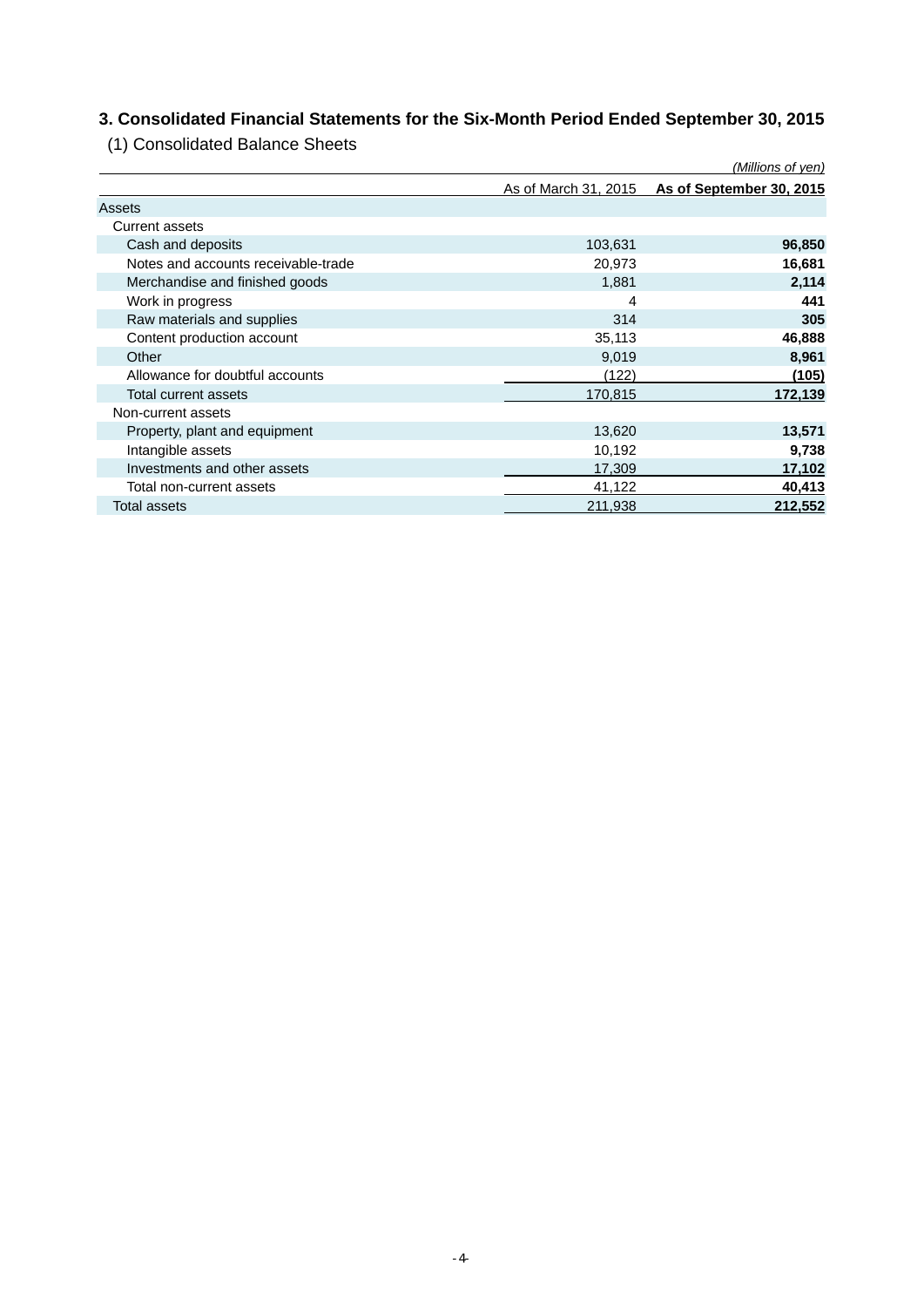|                                                       |                      | (Millions of yen)        |
|-------------------------------------------------------|----------------------|--------------------------|
|                                                       | As of March 31, 2015 | As of September 30, 2015 |
| Liabilities                                           |                      |                          |
| <b>Current liabilities</b>                            |                      |                          |
| Notes and accounts payable-trade                      | 11,820               | 10,296                   |
| Short-term loans payable                              | 7,122                | 7,268                    |
| Income taxes payable                                  | 3,974                | 4,171                    |
| Provision for bonuses                                 | 1,696                | 1,687                    |
| Provision for sales returns                           | 4,865                | 3,900                    |
| Provision for game arcade closings                    | 379                  | 328                      |
| Asset retirement obligations                          | 9                    | 7                        |
| Other                                                 | 20,062               | 18,236                   |
| <b>Total current liabilities</b>                      | 49,931               | 45,896                   |
| Non-current liabilities                               |                      |                          |
| Provision for directors' retirement benefits          | 151                  | 156                      |
| Provision for game arcade closings                    | 423                  | 362                      |
| Net defined benefit liability                         | 2,200                | 2,200                    |
| Asset retirement obligations                          | 953                  | 1,059                    |
| Other                                                 | 2,963                | 2,979                    |
| Total non-current liabilities                         | 6,692                | 6,758                    |
| <b>Total liabilities</b>                              | 56,623               | 52,655                   |
| Net assets                                            |                      |                          |
| Shareholders' equity                                  |                      |                          |
| Capital stock                                         | 23,680               | 23,732                   |
| Capital surplus                                       | 52,920               | 52,971                   |
| Retained earnings                                     | 79,355               | 84,241                   |
| Treasury stock                                        | (876)                | (883)                    |
| Total shareholders' equity                            | 155,079              | 160,061                  |
| Accumulated other comprehensive income                |                      |                          |
| Valuation difference on available-for-sale securities | 618                  | 280                      |
| Foreign currency translation adjustments              | (1, 292)             | (1, 422)                 |
| Remeasurements of defined benefit plans               | 99                   | 131                      |
| Total accumulated other comprehensive income          | (574)                | (1,010)                  |
| Subscription rights to shares                         | 327                  | 363                      |
| Non-controlling interests                             | 482                  | 482                      |
| Total net assets                                      | 155,314              | 159,896                  |
| Total liabilities and net assets                      | 211,938              | 212,552                  |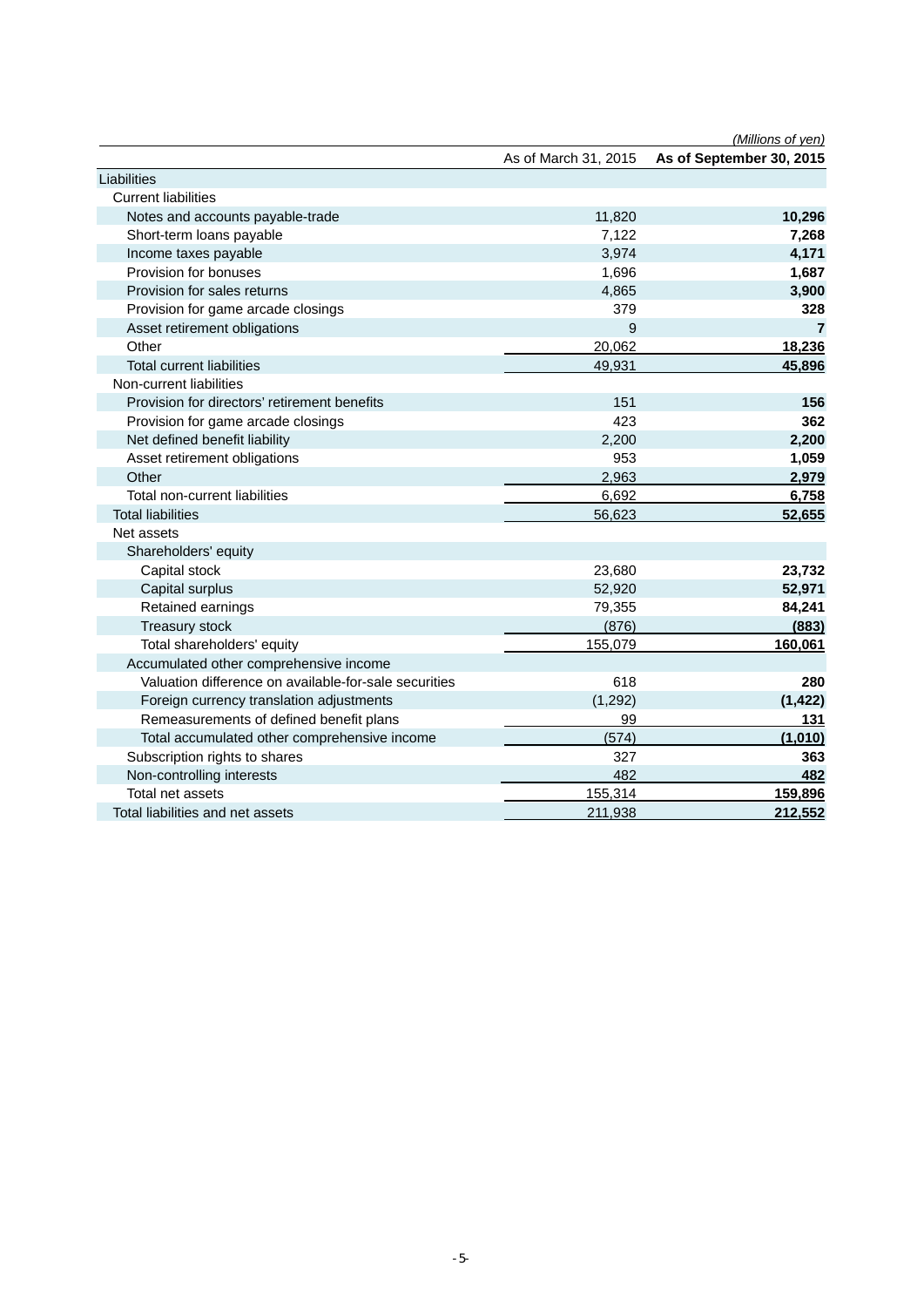| September 30, 2014<br><b>September 30, 2015</b><br>Net sales<br>86,360<br>73,130<br>Cost of sales<br>39,016<br>41,936<br>Gross profit<br>34,113<br>44,424<br>Reversal of provision for sales returns<br>4,643<br>4,926<br>Provision for sales returns<br>4,163<br>3,953<br>34,593<br>45,397<br>Gross profit-net<br>Selling, general and administrative expenses<br>26,085<br>32,813<br>Operating income<br>8,507<br>12,583<br>Non-operating income<br>Interest income<br>66<br>44<br>Dividend income<br>$\overline{7}$<br>$\overline{7}$<br>178<br>Subsidy income<br>7<br>104<br>Foreign exchange gains<br>526<br>Miscellaneous income<br>80<br><u>99</u><br>416<br>Total non-operating income<br>707<br>Non-operating expenses<br>38<br>Interest expenses<br>28<br>Commission fee<br>26<br>$\overline{7}$<br>33<br>144<br>Office transfer related expenses<br>Miscellaneous loss<br>8<br>0<br>69<br>217<br>Total non-operating expenses<br>Ordinary income<br>12,930<br>8,997<br>Extraordinary income<br>Gain on sales of non-current assets<br>10<br>$\overline{\phantom{0}}$<br>Gain on sales of investment securities<br>82<br><u>19</u><br>Gain on reversal of subscription rights to shares<br>7<br>30<br>Total extraordinary income<br>90<br><b>Extraordinary loss</b><br>Loss on retirement of non-current assets<br>149<br>41<br>313<br>Loss on liquidation of subsidiaries and affiliates<br>Loss on valuation of share of subsidiaries and associates<br>1,130<br>$\overline{\phantom{0}}$<br>Other<br>258<br>92<br>721<br>1,264<br>Total extraordinary loss<br>Income before income dividends distribution from silent<br>8,365<br>11,696<br>partnership, income taxes (tokumei-kumiai)<br>Dividends distribution from silent partnership (tokumei-kumiai)<br>132<br>8,232<br>Income before income taxes<br>Income taxes-current<br>1,118<br>Income taxes-deffered<br>1,375<br>170<br>Total income taxes<br>2,494<br>Profit<br>5,738<br>Profit attributable to non-controlling interests<br>36<br>Profit attributable to owners of parent<br>5,702 |                  | (Millions of yen)       |
|----------------------------------------------------------------------------------------------------------------------------------------------------------------------------------------------------------------------------------------------------------------------------------------------------------------------------------------------------------------------------------------------------------------------------------------------------------------------------------------------------------------------------------------------------------------------------------------------------------------------------------------------------------------------------------------------------------------------------------------------------------------------------------------------------------------------------------------------------------------------------------------------------------------------------------------------------------------------------------------------------------------------------------------------------------------------------------------------------------------------------------------------------------------------------------------------------------------------------------------------------------------------------------------------------------------------------------------------------------------------------------------------------------------------------------------------------------------------------------------------------------------------------------------------------------------------------------------------------------------------------------------------------------------------------------------------------------------------------------------------------------------------------------------------------------------------------------------------------------------------------------------------------------------------------------------------------------------------------------------------------------------------------------------------------------------|------------------|-------------------------|
| 11,696<br>4,197<br>4,367<br>7,328<br>7,324                                                                                                                                                                                                                                                                                                                                                                                                                                                                                                                                                                                                                                                                                                                                                                                                                                                                                                                                                                                                                                                                                                                                                                                                                                                                                                                                                                                                                                                                                                                                                                                                                                                                                                                                                                                                                                                                                                                                                                                                                     | Six months ended | <b>Six months ended</b> |
|                                                                                                                                                                                                                                                                                                                                                                                                                                                                                                                                                                                                                                                                                                                                                                                                                                                                                                                                                                                                                                                                                                                                                                                                                                                                                                                                                                                                                                                                                                                                                                                                                                                                                                                                                                                                                                                                                                                                                                                                                                                                |                  |                         |
|                                                                                                                                                                                                                                                                                                                                                                                                                                                                                                                                                                                                                                                                                                                                                                                                                                                                                                                                                                                                                                                                                                                                                                                                                                                                                                                                                                                                                                                                                                                                                                                                                                                                                                                                                                                                                                                                                                                                                                                                                                                                |                  |                         |
|                                                                                                                                                                                                                                                                                                                                                                                                                                                                                                                                                                                                                                                                                                                                                                                                                                                                                                                                                                                                                                                                                                                                                                                                                                                                                                                                                                                                                                                                                                                                                                                                                                                                                                                                                                                                                                                                                                                                                                                                                                                                |                  |                         |
|                                                                                                                                                                                                                                                                                                                                                                                                                                                                                                                                                                                                                                                                                                                                                                                                                                                                                                                                                                                                                                                                                                                                                                                                                                                                                                                                                                                                                                                                                                                                                                                                                                                                                                                                                                                                                                                                                                                                                                                                                                                                |                  |                         |
|                                                                                                                                                                                                                                                                                                                                                                                                                                                                                                                                                                                                                                                                                                                                                                                                                                                                                                                                                                                                                                                                                                                                                                                                                                                                                                                                                                                                                                                                                                                                                                                                                                                                                                                                                                                                                                                                                                                                                                                                                                                                |                  |                         |
|                                                                                                                                                                                                                                                                                                                                                                                                                                                                                                                                                                                                                                                                                                                                                                                                                                                                                                                                                                                                                                                                                                                                                                                                                                                                                                                                                                                                                                                                                                                                                                                                                                                                                                                                                                                                                                                                                                                                                                                                                                                                |                  |                         |
|                                                                                                                                                                                                                                                                                                                                                                                                                                                                                                                                                                                                                                                                                                                                                                                                                                                                                                                                                                                                                                                                                                                                                                                                                                                                                                                                                                                                                                                                                                                                                                                                                                                                                                                                                                                                                                                                                                                                                                                                                                                                |                  |                         |
|                                                                                                                                                                                                                                                                                                                                                                                                                                                                                                                                                                                                                                                                                                                                                                                                                                                                                                                                                                                                                                                                                                                                                                                                                                                                                                                                                                                                                                                                                                                                                                                                                                                                                                                                                                                                                                                                                                                                                                                                                                                                |                  |                         |
|                                                                                                                                                                                                                                                                                                                                                                                                                                                                                                                                                                                                                                                                                                                                                                                                                                                                                                                                                                                                                                                                                                                                                                                                                                                                                                                                                                                                                                                                                                                                                                                                                                                                                                                                                                                                                                                                                                                                                                                                                                                                |                  |                         |
|                                                                                                                                                                                                                                                                                                                                                                                                                                                                                                                                                                                                                                                                                                                                                                                                                                                                                                                                                                                                                                                                                                                                                                                                                                                                                                                                                                                                                                                                                                                                                                                                                                                                                                                                                                                                                                                                                                                                                                                                                                                                |                  |                         |
|                                                                                                                                                                                                                                                                                                                                                                                                                                                                                                                                                                                                                                                                                                                                                                                                                                                                                                                                                                                                                                                                                                                                                                                                                                                                                                                                                                                                                                                                                                                                                                                                                                                                                                                                                                                                                                                                                                                                                                                                                                                                |                  |                         |
|                                                                                                                                                                                                                                                                                                                                                                                                                                                                                                                                                                                                                                                                                                                                                                                                                                                                                                                                                                                                                                                                                                                                                                                                                                                                                                                                                                                                                                                                                                                                                                                                                                                                                                                                                                                                                                                                                                                                                                                                                                                                |                  |                         |
|                                                                                                                                                                                                                                                                                                                                                                                                                                                                                                                                                                                                                                                                                                                                                                                                                                                                                                                                                                                                                                                                                                                                                                                                                                                                                                                                                                                                                                                                                                                                                                                                                                                                                                                                                                                                                                                                                                                                                                                                                                                                |                  |                         |
|                                                                                                                                                                                                                                                                                                                                                                                                                                                                                                                                                                                                                                                                                                                                                                                                                                                                                                                                                                                                                                                                                                                                                                                                                                                                                                                                                                                                                                                                                                                                                                                                                                                                                                                                                                                                                                                                                                                                                                                                                                                                |                  |                         |
|                                                                                                                                                                                                                                                                                                                                                                                                                                                                                                                                                                                                                                                                                                                                                                                                                                                                                                                                                                                                                                                                                                                                                                                                                                                                                                                                                                                                                                                                                                                                                                                                                                                                                                                                                                                                                                                                                                                                                                                                                                                                |                  |                         |
|                                                                                                                                                                                                                                                                                                                                                                                                                                                                                                                                                                                                                                                                                                                                                                                                                                                                                                                                                                                                                                                                                                                                                                                                                                                                                                                                                                                                                                                                                                                                                                                                                                                                                                                                                                                                                                                                                                                                                                                                                                                                |                  |                         |
|                                                                                                                                                                                                                                                                                                                                                                                                                                                                                                                                                                                                                                                                                                                                                                                                                                                                                                                                                                                                                                                                                                                                                                                                                                                                                                                                                                                                                                                                                                                                                                                                                                                                                                                                                                                                                                                                                                                                                                                                                                                                |                  |                         |
|                                                                                                                                                                                                                                                                                                                                                                                                                                                                                                                                                                                                                                                                                                                                                                                                                                                                                                                                                                                                                                                                                                                                                                                                                                                                                                                                                                                                                                                                                                                                                                                                                                                                                                                                                                                                                                                                                                                                                                                                                                                                |                  |                         |
|                                                                                                                                                                                                                                                                                                                                                                                                                                                                                                                                                                                                                                                                                                                                                                                                                                                                                                                                                                                                                                                                                                                                                                                                                                                                                                                                                                                                                                                                                                                                                                                                                                                                                                                                                                                                                                                                                                                                                                                                                                                                |                  |                         |
|                                                                                                                                                                                                                                                                                                                                                                                                                                                                                                                                                                                                                                                                                                                                                                                                                                                                                                                                                                                                                                                                                                                                                                                                                                                                                                                                                                                                                                                                                                                                                                                                                                                                                                                                                                                                                                                                                                                                                                                                                                                                |                  |                         |
|                                                                                                                                                                                                                                                                                                                                                                                                                                                                                                                                                                                                                                                                                                                                                                                                                                                                                                                                                                                                                                                                                                                                                                                                                                                                                                                                                                                                                                                                                                                                                                                                                                                                                                                                                                                                                                                                                                                                                                                                                                                                |                  |                         |
|                                                                                                                                                                                                                                                                                                                                                                                                                                                                                                                                                                                                                                                                                                                                                                                                                                                                                                                                                                                                                                                                                                                                                                                                                                                                                                                                                                                                                                                                                                                                                                                                                                                                                                                                                                                                                                                                                                                                                                                                                                                                |                  |                         |
|                                                                                                                                                                                                                                                                                                                                                                                                                                                                                                                                                                                                                                                                                                                                                                                                                                                                                                                                                                                                                                                                                                                                                                                                                                                                                                                                                                                                                                                                                                                                                                                                                                                                                                                                                                                                                                                                                                                                                                                                                                                                |                  |                         |
|                                                                                                                                                                                                                                                                                                                                                                                                                                                                                                                                                                                                                                                                                                                                                                                                                                                                                                                                                                                                                                                                                                                                                                                                                                                                                                                                                                                                                                                                                                                                                                                                                                                                                                                                                                                                                                                                                                                                                                                                                                                                |                  |                         |
|                                                                                                                                                                                                                                                                                                                                                                                                                                                                                                                                                                                                                                                                                                                                                                                                                                                                                                                                                                                                                                                                                                                                                                                                                                                                                                                                                                                                                                                                                                                                                                                                                                                                                                                                                                                                                                                                                                                                                                                                                                                                |                  |                         |
|                                                                                                                                                                                                                                                                                                                                                                                                                                                                                                                                                                                                                                                                                                                                                                                                                                                                                                                                                                                                                                                                                                                                                                                                                                                                                                                                                                                                                                                                                                                                                                                                                                                                                                                                                                                                                                                                                                                                                                                                                                                                |                  |                         |
|                                                                                                                                                                                                                                                                                                                                                                                                                                                                                                                                                                                                                                                                                                                                                                                                                                                                                                                                                                                                                                                                                                                                                                                                                                                                                                                                                                                                                                                                                                                                                                                                                                                                                                                                                                                                                                                                                                                                                                                                                                                                |                  |                         |
|                                                                                                                                                                                                                                                                                                                                                                                                                                                                                                                                                                                                                                                                                                                                                                                                                                                                                                                                                                                                                                                                                                                                                                                                                                                                                                                                                                                                                                                                                                                                                                                                                                                                                                                                                                                                                                                                                                                                                                                                                                                                |                  |                         |
|                                                                                                                                                                                                                                                                                                                                                                                                                                                                                                                                                                                                                                                                                                                                                                                                                                                                                                                                                                                                                                                                                                                                                                                                                                                                                                                                                                                                                                                                                                                                                                                                                                                                                                                                                                                                                                                                                                                                                                                                                                                                |                  |                         |
|                                                                                                                                                                                                                                                                                                                                                                                                                                                                                                                                                                                                                                                                                                                                                                                                                                                                                                                                                                                                                                                                                                                                                                                                                                                                                                                                                                                                                                                                                                                                                                                                                                                                                                                                                                                                                                                                                                                                                                                                                                                                |                  |                         |
|                                                                                                                                                                                                                                                                                                                                                                                                                                                                                                                                                                                                                                                                                                                                                                                                                                                                                                                                                                                                                                                                                                                                                                                                                                                                                                                                                                                                                                                                                                                                                                                                                                                                                                                                                                                                                                                                                                                                                                                                                                                                |                  |                         |
|                                                                                                                                                                                                                                                                                                                                                                                                                                                                                                                                                                                                                                                                                                                                                                                                                                                                                                                                                                                                                                                                                                                                                                                                                                                                                                                                                                                                                                                                                                                                                                                                                                                                                                                                                                                                                                                                                                                                                                                                                                                                |                  |                         |
|                                                                                                                                                                                                                                                                                                                                                                                                                                                                                                                                                                                                                                                                                                                                                                                                                                                                                                                                                                                                                                                                                                                                                                                                                                                                                                                                                                                                                                                                                                                                                                                                                                                                                                                                                                                                                                                                                                                                                                                                                                                                |                  |                         |
|                                                                                                                                                                                                                                                                                                                                                                                                                                                                                                                                                                                                                                                                                                                                                                                                                                                                                                                                                                                                                                                                                                                                                                                                                                                                                                                                                                                                                                                                                                                                                                                                                                                                                                                                                                                                                                                                                                                                                                                                                                                                |                  |                         |
|                                                                                                                                                                                                                                                                                                                                                                                                                                                                                                                                                                                                                                                                                                                                                                                                                                                                                                                                                                                                                                                                                                                                                                                                                                                                                                                                                                                                                                                                                                                                                                                                                                                                                                                                                                                                                                                                                                                                                                                                                                                                |                  |                         |
|                                                                                                                                                                                                                                                                                                                                                                                                                                                                                                                                                                                                                                                                                                                                                                                                                                                                                                                                                                                                                                                                                                                                                                                                                                                                                                                                                                                                                                                                                                                                                                                                                                                                                                                                                                                                                                                                                                                                                                                                                                                                |                  |                         |
|                                                                                                                                                                                                                                                                                                                                                                                                                                                                                                                                                                                                                                                                                                                                                                                                                                                                                                                                                                                                                                                                                                                                                                                                                                                                                                                                                                                                                                                                                                                                                                                                                                                                                                                                                                                                                                                                                                                                                                                                                                                                |                  |                         |
|                                                                                                                                                                                                                                                                                                                                                                                                                                                                                                                                                                                                                                                                                                                                                                                                                                                                                                                                                                                                                                                                                                                                                                                                                                                                                                                                                                                                                                                                                                                                                                                                                                                                                                                                                                                                                                                                                                                                                                                                                                                                |                  |                         |
|                                                                                                                                                                                                                                                                                                                                                                                                                                                                                                                                                                                                                                                                                                                                                                                                                                                                                                                                                                                                                                                                                                                                                                                                                                                                                                                                                                                                                                                                                                                                                                                                                                                                                                                                                                                                                                                                                                                                                                                                                                                                |                  |                         |
|                                                                                                                                                                                                                                                                                                                                                                                                                                                                                                                                                                                                                                                                                                                                                                                                                                                                                                                                                                                                                                                                                                                                                                                                                                                                                                                                                                                                                                                                                                                                                                                                                                                                                                                                                                                                                                                                                                                                                                                                                                                                |                  |                         |
|                                                                                                                                                                                                                                                                                                                                                                                                                                                                                                                                                                                                                                                                                                                                                                                                                                                                                                                                                                                                                                                                                                                                                                                                                                                                                                                                                                                                                                                                                                                                                                                                                                                                                                                                                                                                                                                                                                                                                                                                                                                                |                  |                         |
|                                                                                                                                                                                                                                                                                                                                                                                                                                                                                                                                                                                                                                                                                                                                                                                                                                                                                                                                                                                                                                                                                                                                                                                                                                                                                                                                                                                                                                                                                                                                                                                                                                                                                                                                                                                                                                                                                                                                                                                                                                                                |                  |                         |
|                                                                                                                                                                                                                                                                                                                                                                                                                                                                                                                                                                                                                                                                                                                                                                                                                                                                                                                                                                                                                                                                                                                                                                                                                                                                                                                                                                                                                                                                                                                                                                                                                                                                                                                                                                                                                                                                                                                                                                                                                                                                |                  |                         |

## (2) Consolidated Income Statement and Consolidated Statement of Comprehensive Income Consolidated Income Statement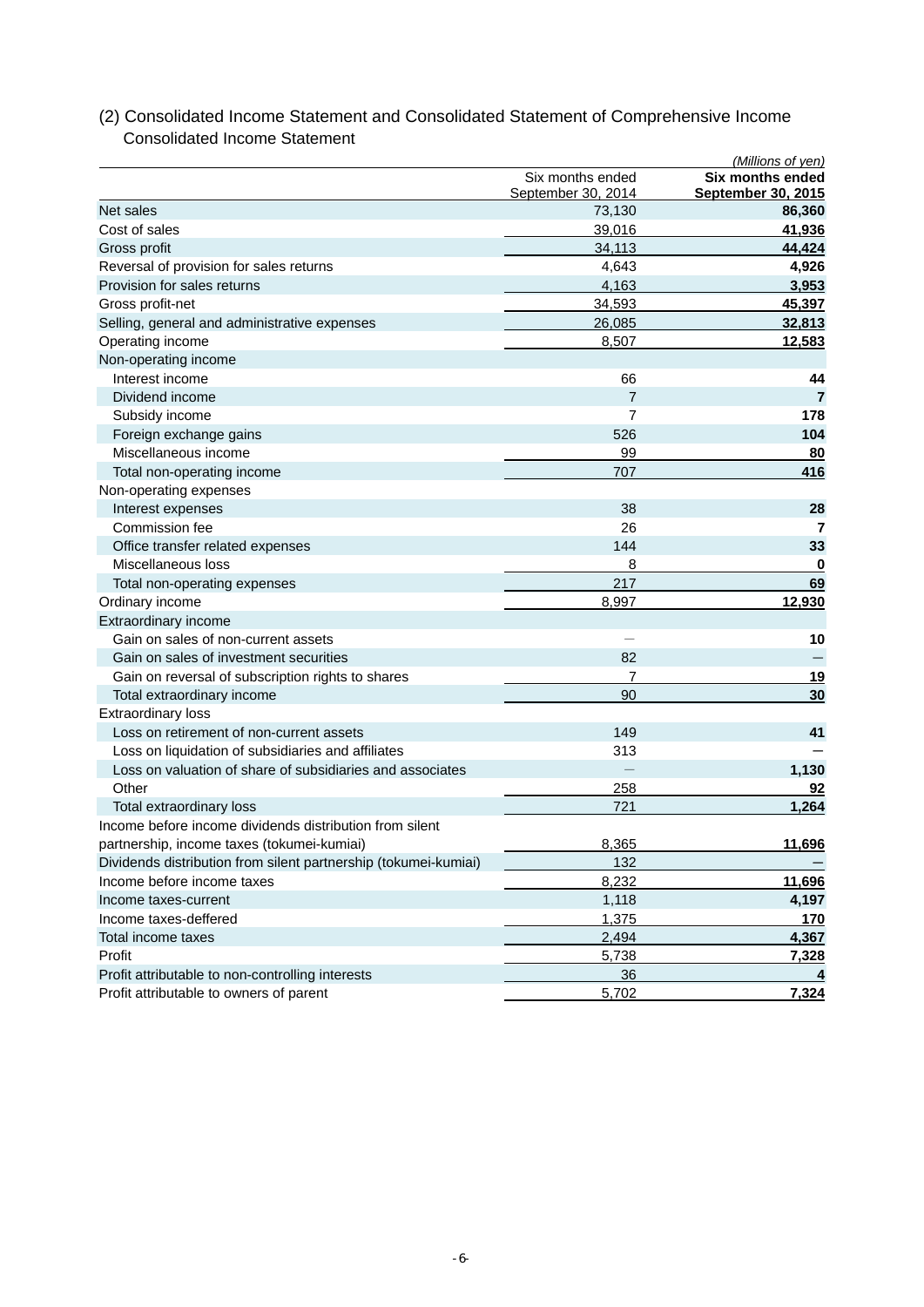## Consolidated Statement of Comprehensive Income

|                                                                |                                        | (Millions of yen)                             |
|----------------------------------------------------------------|----------------------------------------|-----------------------------------------------|
|                                                                | Six months ended<br>September 30, 2014 | Six months ended<br><b>September 30, 2015</b> |
| Profit                                                         | 5,738                                  | 7,328                                         |
| Other comprehensive income                                     |                                        |                                               |
| Valuation difference on available-for-sale securities          | 35                                     | (338)                                         |
| Foreign currency translation adjustment                        | 1.737                                  | (134)                                         |
| Remeasurements of defined benefit plans                        | (88)                                   | 32                                            |
| Other comprehensive income                                     | 1.684                                  | (440)                                         |
| Comprehensive income                                           | 7.423                                  | 6,888                                         |
| (Breakdown)                                                    |                                        |                                               |
| Comprehensive income attributable to owners of the parent      | 7,335                                  | 6,887                                         |
| Comprehensive income attributable to non-controlling interests | 88                                     | 0                                             |